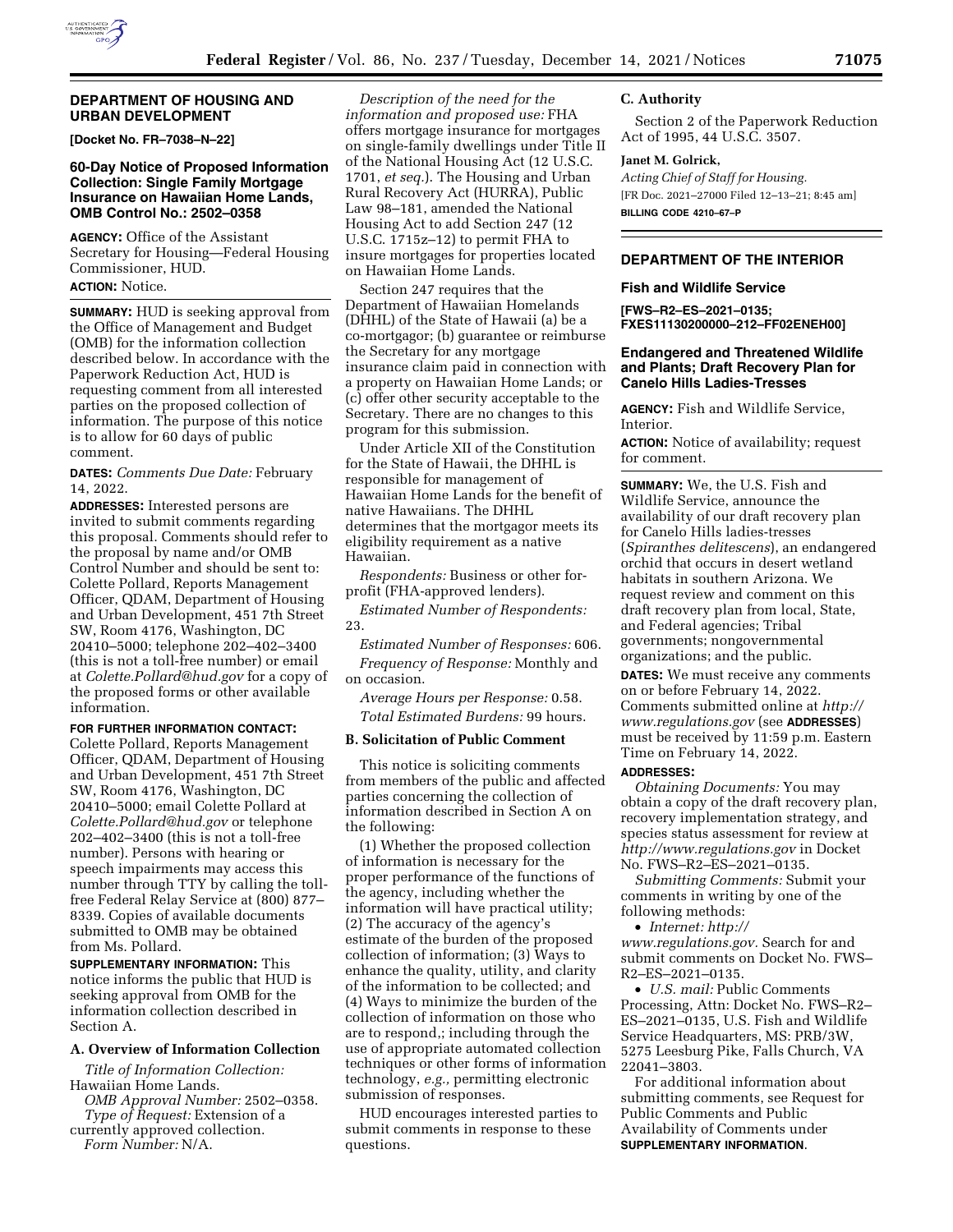**FOR FURTHER INFORMATION CONTACT:** Jeff Humphrey, Field Supervisor, at 928– 556–2157 or by email at *[Jeff](mailto:Jeff_Humphrey@fws.gov)*\_ *[Humphrey@fws.gov.](mailto:Jeff_Humphrey@fws.gov)* Individuals who are hearing or speech impaired may call the Federal Relay Service at 1–800–877– 8339 for TTY assistance.

**SUPPLEMENTARY INFORMATION:** We, the U.S. Fish and Wildlife Service (USFWS), announce the availability of our draft recovery plan for Canelo Hills ladies-tresses (*Spiranthes delitescens*), which we listed as endangered in 1997 (62 FR 665) under the Endangered Species Act of 1973, as amended (ESA; 16 U.S.C. 1531 *et seq.*). This orchid species is restricted to four populations in ciénegas (desert wetlands) in Cochise and Santa Cruz Counties in southern Arizona. The draft recovery plan includes specific goals, objectives, and criteria that may help to inform our consideration of whether to reclassify the species as threatened (*i.e.,*  ''downlist'') or remove the species from the Federal List of Endangered and Threatened Plants (*i.e.*, "delist"). We request review of and comment on the draft recovery plan from local, State, and Federal agencies; Tribal governments; nongovernmental organizations; and the public.

#### **Recovery Planning and Implementation**

Section 4(f) of the ESA requires the development of recovery plans for listed species, unless such a plan would not promote the conservation of a particular species. Also pursuant to section 4(f) of the ESA, a recovery plan must, to the maximum extent practicable, include:

(1) A description of site-specific management actions as may be necessary to achieve the plan's goals for the conservation and survival of the species;

(2) Objective, measurable criteria that, when met, would support a determination under the ESA's section 4(a)(1) that the species should be delisted; and

(3) Estimates of the time and costs required to carry out those measures needed to achieve the plan's goal and to achieve intermediate steps toward that goal.

In 2016 the USFWS revised its approach to recovery planning, and is now using a process termed recovery planning and implementation (RPI) (see *[https://www.fws.gov/endangered/esa](https://www.fws.gov/endangered/esa-library/pdf/RPI.pdf)[library/pdf/RPI.pdf](https://www.fws.gov/endangered/esa-library/pdf/RPI.pdf)*). The RPI approach is intended to reduce the time needed to develop and implement recovery plans, increase recovery plan relevance over a longer timeframe, and add flexibility to recovery plans so they can be adjusted to new information or circumstances. Under RPI, a recovery

plan addresses the statutorily required elements under section 4(f) of the ESA, including site-specific management actions, objective and measurable recovery criteria, and the estimated time and cost to recovery. The RPI recovery plan is supported by two supplementary documents: A species status assessment (SSA), which describes the best available scientific information related to the biological needs of the species and assessment of threats, and the recovery implementation strategy (RIS), which details the particular near-term activities needed to implement the recovery actions identified in the recovery plan. Under this approach, we can more nimbly incorporate new information on species biology or details of recovery implementation by updating these supplementary documents without concurrent revision of the entire recovery plan, unless changes to statutorily required elements are necessary.

# **Species Background**

On January 6, 1997, we published a final rule (62 FR 665) to list Canelo Hills ladies-tresses as endangered without critical habitat.

The species is known to occur in four populations in southern Arizona: (1) Canelo Hills, with one subpopulation on land owned and managed by The Nature Conservancy and another on U.S. Forest Service land; the most recent observation of the species here included 5 individuals counted in 2002; (2) Turkey Creek, on private lands, where 6 individuals were counted in 2021; (3) San Rafael Valley, on private lands, where 80 plants were counted in 2021; and (4) Babocomari, on private lands, where the species was last observed in 2008.

There are no plants at botanical gardens; however, in 2016 seed from a single population was preserved, and in late 2020 a proposal was funded to begin in vitro propagation and cultivation at the Desert Botanical Garden in Phoenix, Arizona.

The primary ongoing threats to Canelo Hills ladies-tresses include loss or reduction of ciénega (desert wetland) habitat, herbivory or seed predation by vertebrates and invertebrates, pollinator decline, low numbers and limited distribution, and drought and climate change.

### **Recovery Criteria**

The draft recovery criteria are summarized below. For a complete description of the rationale behind the criteria, the recovery strategy, management actions, and estimated time and costs associated with recovery, refer to the draft recovery plan for Canelo Hills ladies-tresses (see **ADDRESSES**, above, for document availability).

The ultimate recovery goal is to delist Canelo Hills ladies-tresses by ensuring the long-term viability of the species in the wild. In the recovery plan, we define the following criteria for delisting (*i.e.,*  removal of the species from the List of Endangered and Threatened Plants).

### *Delisting Criteria*

*Criterion 1:* All four existing populations (Canelo Hills, Turkey Creek, San Rafael Valley, and Babocomari) are viable, and at least three new viable populations are established in strategic sites. To be considered viable, all seven populations must contain a minimum of 100 individuals each, for a total of 25 years over a 35-year period, as indicated by annual monitoring, including during the last two monitoring events. At least three of these populations must contain a minimum of two subpopulations separated by less than 960 meters (the distance a primary pollinator can travel). In addition, two of the seven populations must each contain a minimum of 650 individuals on at least two occasions during the 35-year period mentioned above. Existing or newly established populations may be augmented for 5 out of the first 25 years to achieve these numbers; no augmentation can occur in the last 10 years of the 35-year period. All populations must have documented natural recruitment and not show more than 10 percent loss of seed production to herbivory or predation during two or more monitoring events within the last 10 years of the 35-year period.

*Criterion 2:* A collection of seed representing the geographical, morphological, and genetic diversity of Canelo Hills ladies-tresses is maintained in multiple Center for Plant Conservation partner botanical or seed storage institutions for conservation purposes.

*Criterion 3:* A living collection of plants representing the geographical, morphological, and genetic diversity of Canelo Hills ladies-tresses is established within 10 years and maintained in perpetuity in multiple botanical institutions for educational and conservation purposes.

*Criterion 4:* Ciénegas supporting the four populations of Canelo Hills ladiestresses (Canelo Hills, Turkey Creek, San Rafael Valley, and Babocomari), plus those ciénegas supporting at least three newly established populations, are protected in perpetuity through a conservation easement, habitat